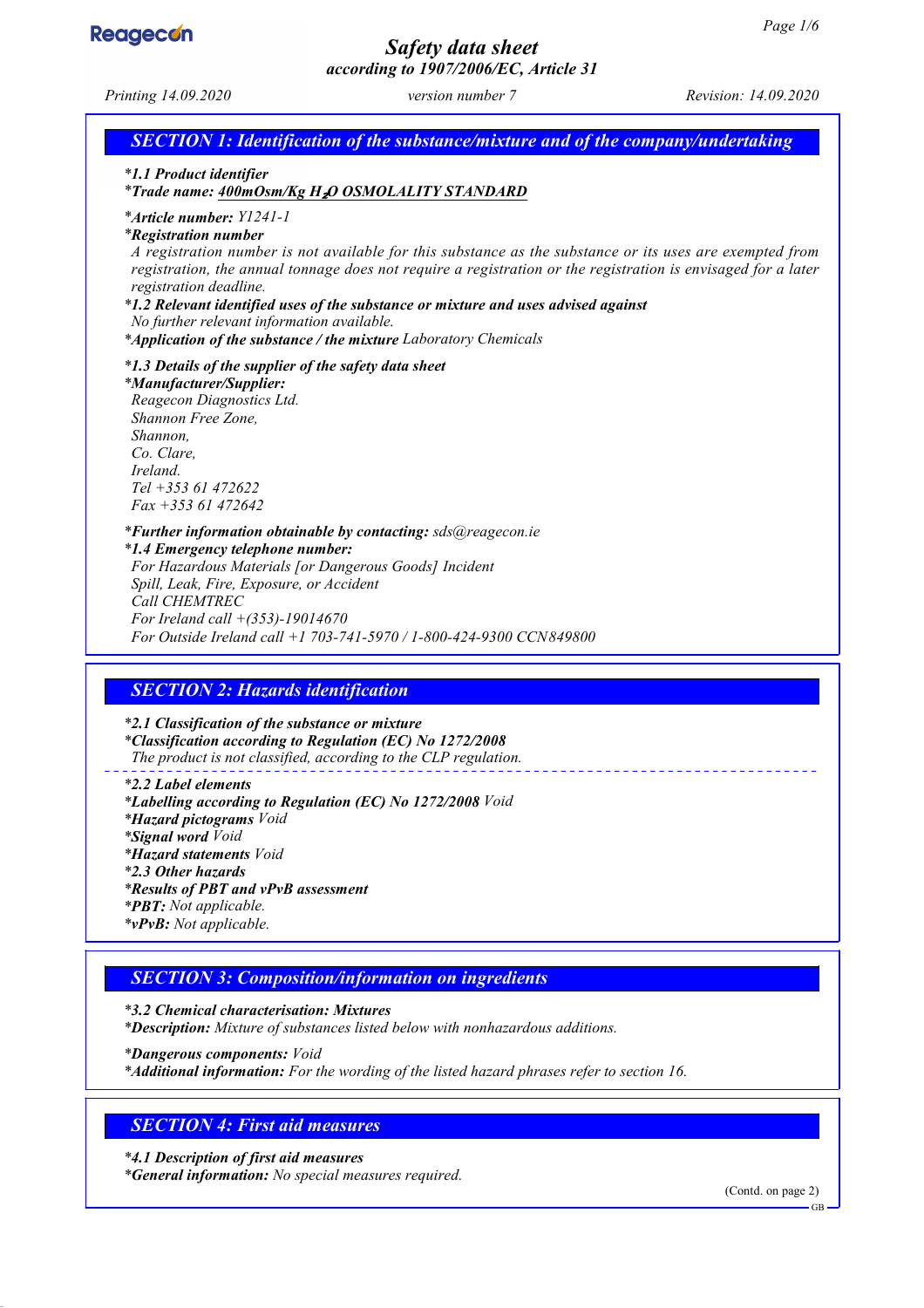

*Safety data sheet according to 1907/2006/EC, Article 31*

*Printing 14.09.2020 version number 7 Revision: 14.09.2020*

*Trade name: 400mOsm/Kg H*₂*O OSMOLALITY STANDARD*

#### *\* After inhalation:*

(Contd. of page 1)

*Provide fresh air, warmth and rest. When breathing is difficult, properly trained personnel may assist affected person by administering oxygen. Obtain medical attention if any discomfort continues.*

*\* After skin contact: Generally the product does not irritate the skin.*

*\* After eye contact:*

*Promptly wash eyes with plenty of water for up to 15 minutes. Open eyes wide apart and rinse well to remove any contact lenses. Do not remove contact lenses by hand. Continue to rinse. Get medical attention if symptoms persist.*

*\* After swallowing: If symptoms persist consult doctor.*

*\* 4.2 Most important symptoms and effects, both acute and delayed No further relevant information available.*

*\* 4.3 Indication of any immediate medical attention and special treatment needed*

*No further relevant information available.*

#### *SECTION 5: Firefighting measures*

#### *\* 5.1 Extinguishing media*

*\* Suitable extinguishing agents:*

*Indications shall be given whether any extinguishing media are inappropriate for a particular situation involving the substance or mixture*

*Use fire extinguishing methods suitable to surrounding conditions.*

*\* 5.2 Special hazards arising from the substance or mixture No further relevant information available.*

#### *\* 5.3 Advice for firefighters*

*\* Protective equipment:*

*Fire fighters should wear complete protective clothing including self-contained breathing apparatus. Do not breathe fumes. Keep containers cool by spraying with water if exposed to fire. Avoid run off to waterways and sewers*

## *SECTION 6: Accidental release measures*

*\* 6.1 Personal precautions, protective equipment and emergency procedures Not required.*

#### *\* 6.2 Environmental precautions:*

*Advice shall be provided on any environmental precautions to be taken related to accidental spills and release of the substance or mixture, such as keeping away from drains, surface and ground water*

*\* 6.3 Methods and material for containment and cleaning up:*

*Absorb with liquid-binding material (sand, diatomite, acid binders, universal binders, sawdust).*

#### *\* 6.4 Reference to other sections*

*No dangerous substances are released.*

*See Section 7 for information on safe handling.*

*See Section 8 for information on personal protection equipment.*

*See Section 13 for disposal information.*

## *SECTION 7: Handling and storage*

*\* 7.1 Precautions for safe handling No special measures required. \* Information about fire - and explosion protection: No special measures required.*

*\* 7.2 Conditions for safe storage, including any incompatibilities*

*\* Storage:*

*\* Requirements to be met by storerooms and receptacles: No special requirements.*

*\* Information about storage in one common storage facility: Not required.*

*\* Further information about storage conditions: None.*

*\* 7.3 Specific end use(s) No further relevant information available.*

(Contd. on page 3)

GB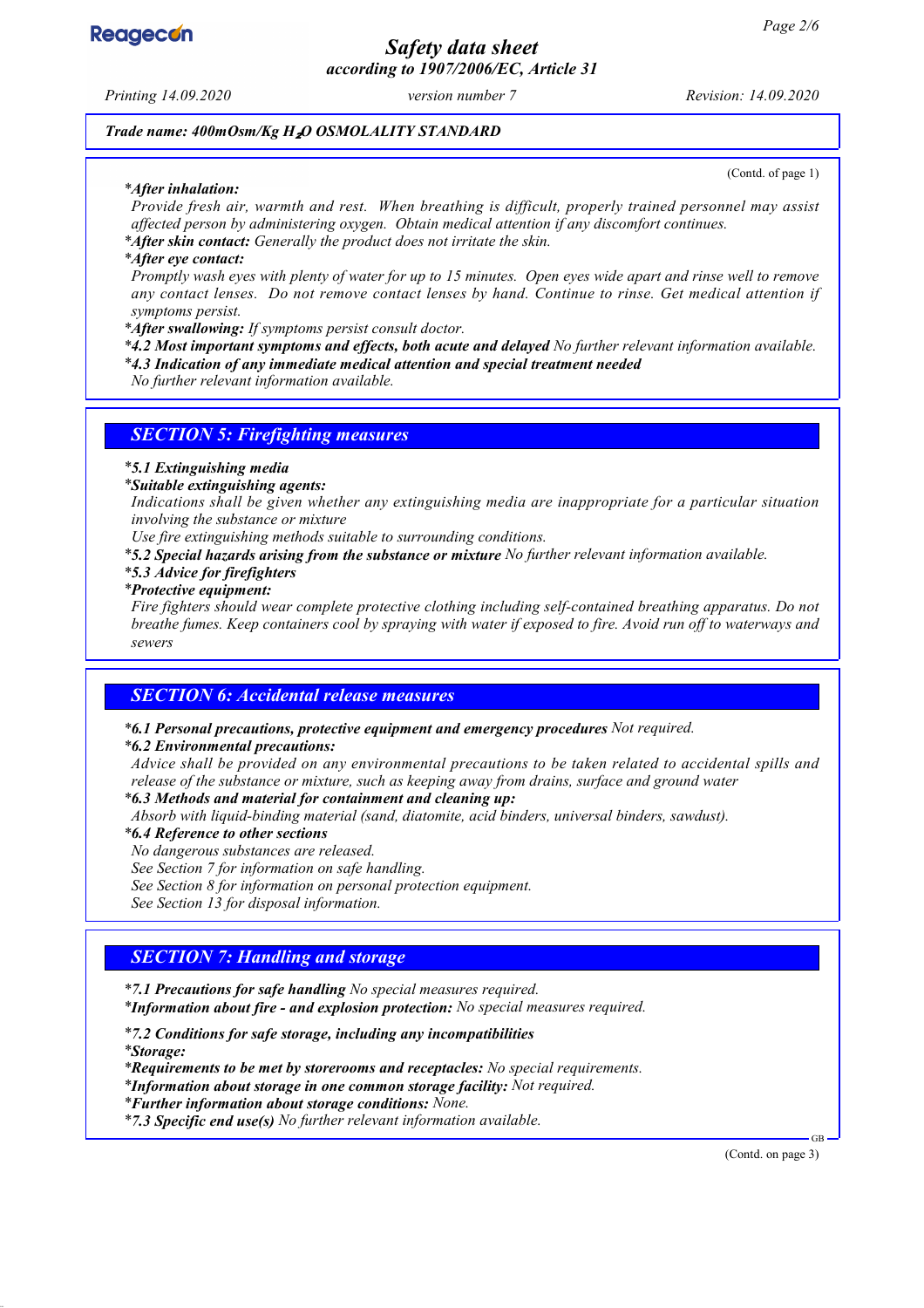# **Reagecon**

## *Safety data sheet according to 1907/2006/EC, Article 31*

*Printing 14.09.2020 version number 7 Revision: 14.09.2020*

*Trade name: 400mOsm/Kg H*₂*O OSMOLALITY STANDARD*

(Contd. of page 2)

### *SECTION 8: Exposure controls/personal protection*

*\* Engineering Controls: No further data; see item 7.*

#### *\* 8.1 Control parameters*

*\* Ingredients with limit values that require monitoring at the workplace:*

*The product does not contain any relevant quantities of materials with critical values that have to be monitored at the workplace.*

*\* Additional information: The lists valid during the making were used as basis.*

#### *\* 8.2 Exposure controls*

#### *\* Personal protective equipment:*

*\* General protective and hygienic measures:*

*The usual precautionary measures are to be adhered to when handling chemicals.*

*\* Respiratory protection: Not required.*

#### *\* Protection of hands:*

*The glove material has to be impermeable and resistant to the product/ the substance/ the preparation. Always ensure that gloves are inspected before use.*

*Selection of protective gloves must include consideration of the penetration times along with rates of diffusion and degradation. The selected glove should comply with the specifications of EU Directive 89/686/EEC and the standard EN374 derived from it.*

#### *\* Material of gloves*

*The selection of the suitable gloves does not only depend on the material, but also on further marks of quality and varies from manufacturer to manufacturer.*

*Gloves must be inspected prior to use. Use proper glove removal technique (without touching glove's outer surface) to avoid skin contact with this product. Dispose of contaminated gloves after use in accordance with applicable laws and good laboratory practices.*

*Wash and dry hands. The selected protective gloves have to satisfy the specifications of EU Directive 89/686/ EEC and the standard EN 374 derived from it.*

#### *Full contact Material: Nitrile rubber*

*Minimum layer thickness: 0.11 mm Break through time: 480 min*

*Splash contact Material: Nitrile rubber Minimum layer thickness: 0.11 mm Break through time: 480 min*

*If used in solution, or mixed with other substances, and under conditions which differ from EN 374, contact the supplier of the CE approved gloves. This recommendation is advisory only and must be evaluated by an industrial hygienist and safety officer familiar with the specific situation of anticipated use by our customers. It should not be construed as offering an approval for any specific use scenario.*

#### *\* Penetration time of glove material*

*In the absence of data above, the exact break through time has to be sourced from the manufacturer of the protective gloves and has to be observed.*

#### *\* Eye protection:*



*Goggles recommended during refilling: Use equipment for eye protection tested and approved under appropriate government standards such as NIOSH (US) or EN 166(EU)*

(Contd. on page 4)

GB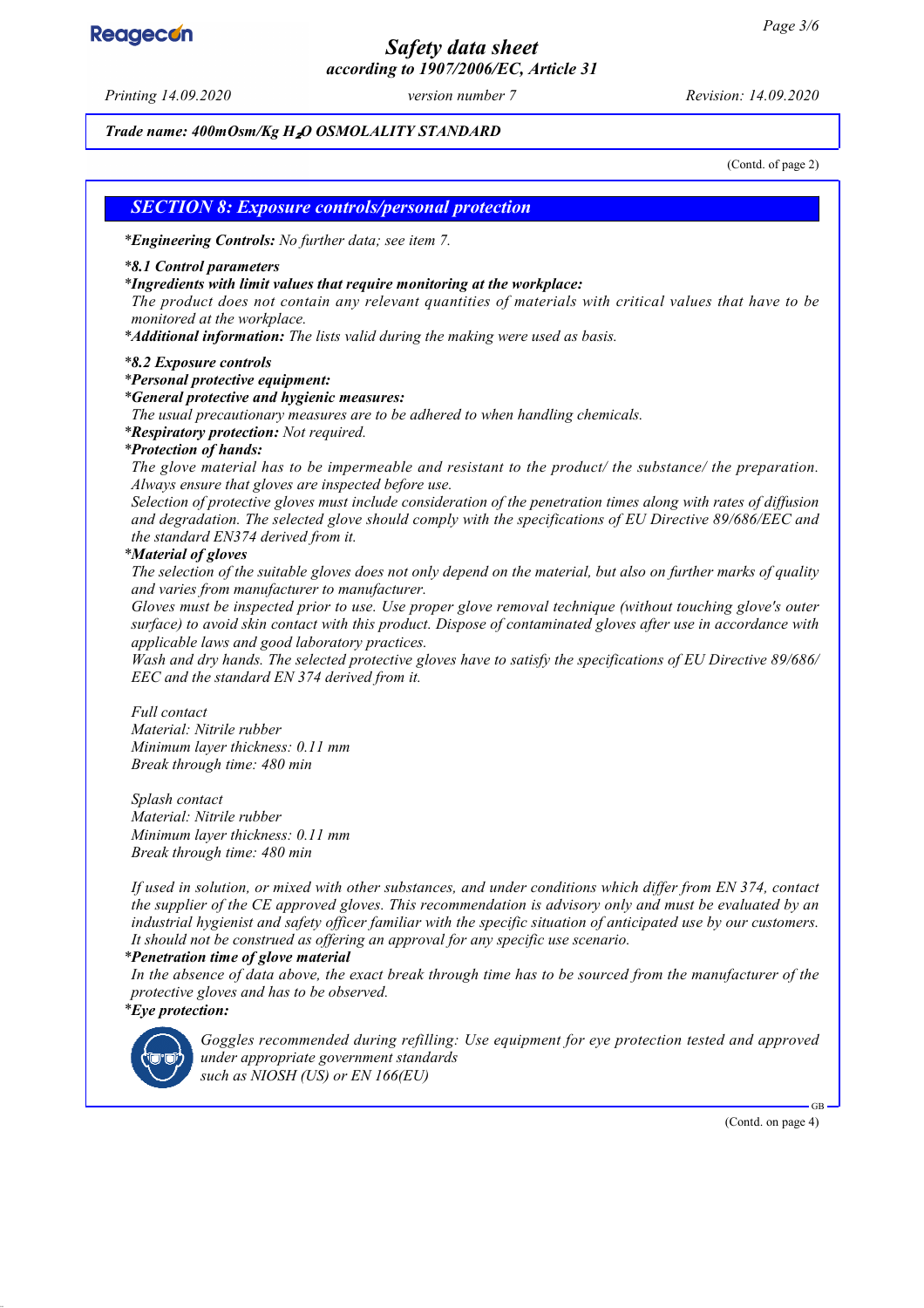# **Reagecon**

## *Safety data sheet according to 1907/2006/EC, Article 31*

*Printing 14.09.2020 version number 7 Revision: 14.09.2020*

#### *Trade name: 400mOsm/Kg H*₂*O OSMOLALITY STANDARD*

(Contd. of page 3)

| <b>SECTION 9: Physical and chemical properties</b>         |                                               |  |
|------------------------------------------------------------|-----------------------------------------------|--|
| *9.1 Information on basic physical and chemical properties |                                               |  |
| <i>*General Information</i>                                |                                               |  |
| <i>*Appearance:</i>                                        |                                               |  |
| Form:                                                      | Liquid                                        |  |
| Colour:                                                    | According to product specification            |  |
| <i>*Odour:</i>                                             | Characteristic<br>Not determined.             |  |
| *Odour threshold:                                          |                                               |  |
| $*_{p}H$ -value:                                           | Not determined.                               |  |
| <i>*Change in condition</i>                                |                                               |  |
| Melting point/freezing point:                              | Undetermined.                                 |  |
| Initial boiling point and boiling range: $100 °C$          |                                               |  |
| <i>*Flash point:</i>                                       | Not applicable.                               |  |
| *Flammability (solid, gas):                                | Not applicable.                               |  |
| <i>*Decomposition temperature:</i>                         | Not determined.                               |  |
| *Auto-ignition temperature:                                | Product is not selfigniting.                  |  |
| <i>*Explosive properties:</i>                              | Product does not present an explosion hazard. |  |
| <i>*Explosion limits:</i>                                  |                                               |  |
| Lower:                                                     | Not determined.                               |  |
| <b>Upper:</b>                                              | Not determined.                               |  |
| *Vapour pressure at 20 $^{\circ}C$ :                       | $23$ $hPa$                                    |  |
| *Density at 20 $^{\circ}C$ :                               | $1.02596$ g/cm <sup>3</sup>                   |  |
| <i>*Relative density</i>                                   | Not determined.                               |  |
| <i>*Vapour density</i>                                     | Not determined.                               |  |
| <i>*Evaporation rate</i>                                   | Not determined.                               |  |
| *Solubility/ miscibility with                              |                                               |  |
| water:                                                     | Not miscible or difficult to mix.             |  |
| *Partition coefficient: n-octanol/water:                   | Not determined.                               |  |
| *Viscosity:                                                |                                               |  |
| Dynamic:                                                   | Not determined.                               |  |
| Kinematic:                                                 | Not determined.                               |  |
| *9.2 Other information                                     | No further relevant information available.    |  |
|                                                            |                                               |  |

## *SECTION 10: Stability and reactivity*

*\* 10.1 Reactivity No further relevant information available.*

*\* 10.2 Chemical stability*

*\* Thermal decomposition / conditions to be avoided: No decomposition if used according to specifications.*

*\* 10.3 Possibility of hazardous reactions No dangerous reactions known.*

*\* 10.4 Conditions to avoid No further relevant information available.*

*\* 10.5 Incompatible materials: No further relevant information available.*

*\* 10.6 Hazardous decomposition products: No dangerous decomposition products known.*

## *SECTION 11: Toxicological information*

*\* 11.1 Information on toxicological effects*

*\* Acute toxicity Based on available data, the classification criteria are not met.*

(Contd. on page 5)

GB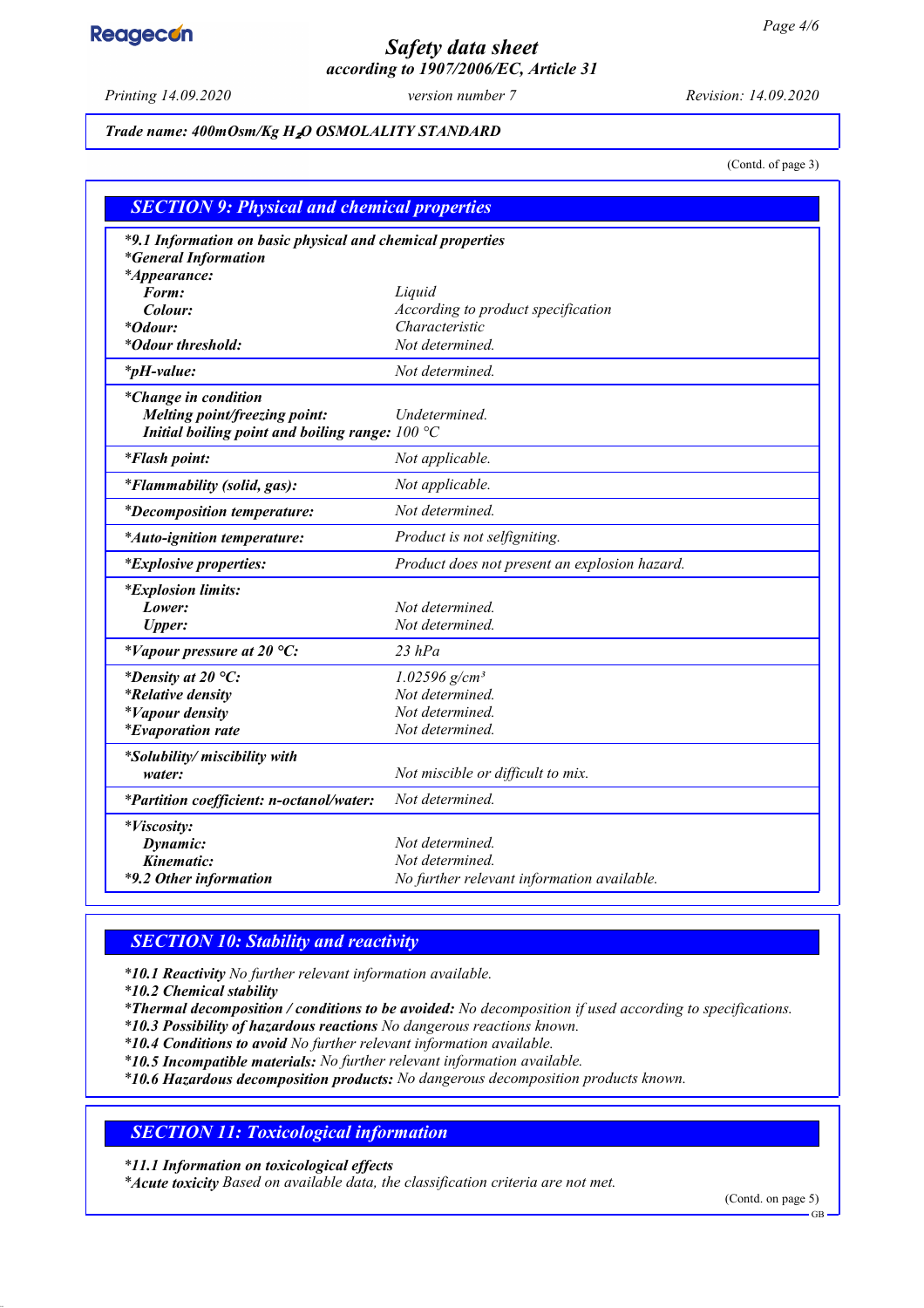

## *Safety data sheet according to 1907/2006/EC, Article 31*

*Printing 14.09.2020 version number 7 Revision: 14.09.2020*

(Contd. of page 4)

GB

*Trade name: 400mOsm/Kg H*₂*O OSMOLALITY STANDARD*

*\* Primary irritant effect:*

*\* Skin corrosion/irritation Based on available data, the classification criteria are not met.*

*\* Serious eye damage/irritation Based on available data, the classification criteria are not met.*

*\* Respiratory or skin sensitisation Based on available data, the classification criteria are not met.*

*\* CMR effects (carcinogenity, mutagenicity and toxicity for reproduction)*

*\* Germ cell mutagenicity Based on available data, the classification criteria are not met.*

*\* Carcinogenicity Based on available data, the classification criteria are not met.*

*\* Reproductive toxicity Based on available data, the classification criteria are not met.*

*\* STOT-single exposure Based on available data, the classification criteria are not met. \* STOT-repeated exposure Based on available data, the classification criteria are not met.*

*\* Aspiration hazard Based on available data, the classification criteria are not met.*

*SECTION 12: Ecological information*

*\* 12.1 Toxicity*

*\* Aquatic toxicity: No further relevant information available.*

*\* 12.2 Persistence and degradability No further relevant information available.*

*\* 12.3 Bioaccumulative potential No further relevant information available.*

*\* 12.4 Mobility in soil No further relevant information available.*

*\* Additional ecological information:*

*\* General notes: Not hazardous for water.*

*\* 12.5 Results of PBT and vPvB assessment*

*\* PBT: Not applicable.*

*\* vPvB: Not applicable.*

*\* 12.6 Other adverse effects No further relevant information available.*

## *SECTION 13: Disposal considerations*

*\* 13.1 Waste treatment methods*

*\* Recommendation Smaller quantities can be disposed of with household waste.*

*\* Uncleaned packaging:*

*\* Recommendation: Disposal must be made according to official regulations.*

## *SECTION 14: Transport information*

| $*14.1$ UN-Number<br>*ADR, IMDG, IATA                                              | Void            |                       |
|------------------------------------------------------------------------------------|-----------------|-----------------------|
| *14.2 UN proper shipping name<br>*ADR, IMDG, IATA                                  | Void            |                       |
| *14.3 Transport hazard class(es)                                                   |                 |                       |
| *ADR, IMDG, IATA<br><i>*Class</i>                                                  | Void            |                       |
| *14.4 Packing group<br>*ADR, IMDG, IATA                                            | Void            |                       |
| *14.5 Environmental hazards:<br><i>*Marine pollutant:</i>                          | No              |                       |
| *14.6 Special precautions for user                                                 | Not applicable. |                       |
| *14.7 Transport in bulk according to Annex II of<br><b>Marpol and the IBC Code</b> | Not applicable. |                       |
|                                                                                    |                 | (Contd. on page $6$ ) |